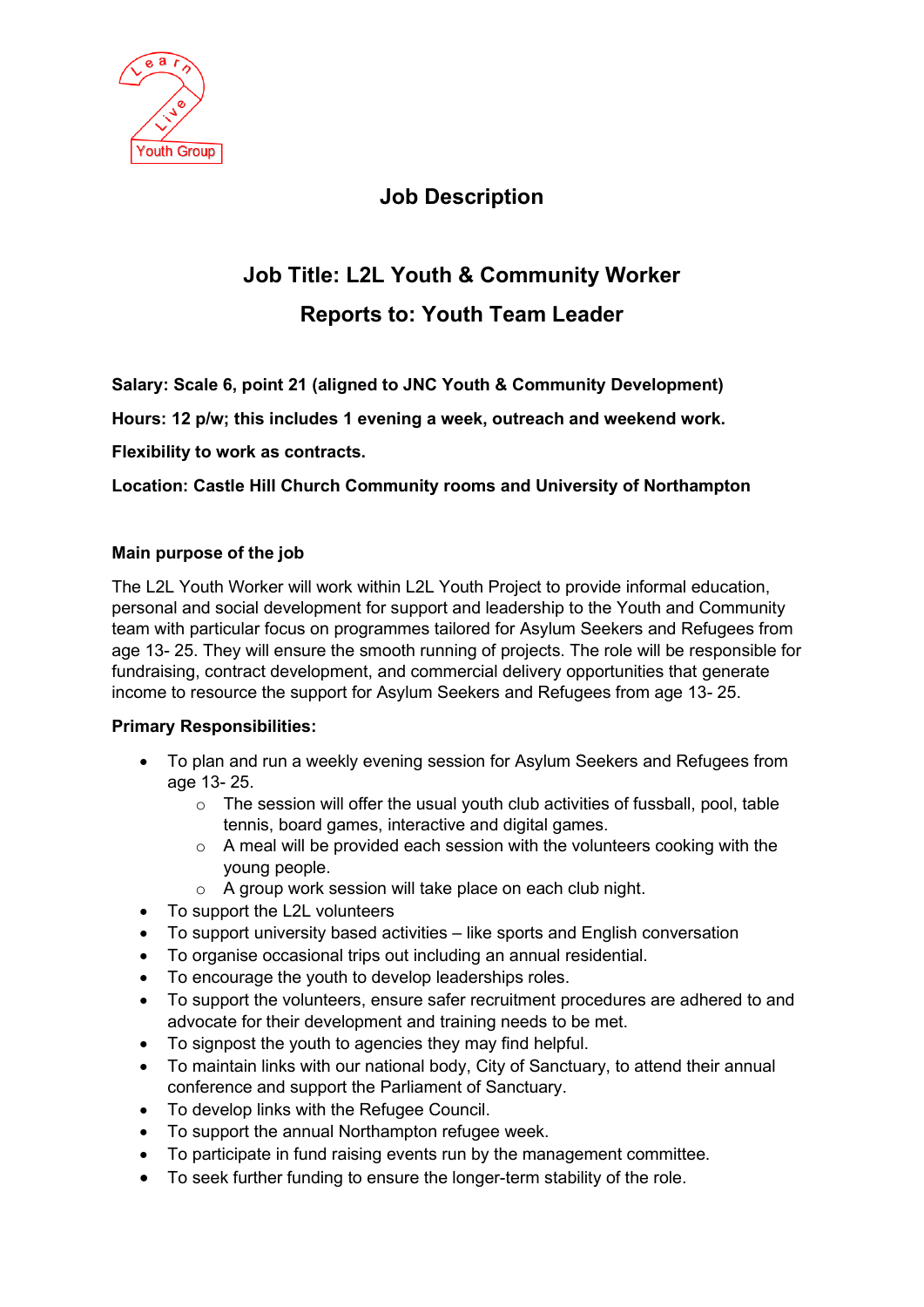#### **General responsibilities**

To build relationships with communities and stakeholders to support the work of the Youth and Community projects.

To follow and maintain the L2L code of conduct.

To keep up to date with best practice and emerging issues in Youth and Community Development.

To attend training and development in accordance with supervision and appraisal goals.

To be willing to be flexible with working hours to meet the service users' needs.

To undertake any other reasonable tasks set by the Trustees and Youth Team Leader.

| <b>Person Specification</b>                                                                                                                                     | <b>Essential</b> | <b>Desirable</b> |
|-----------------------------------------------------------------------------------------------------------------------------------------------------------------|------------------|------------------|
| <b>Experience and Knowledge</b>                                                                                                                                 |                  |                  |
| Experience as a youth worker in groups or in a related post<br>(paid or voluntary)                                                                              | X                |                  |
| An understanding of key aspects of the lives of<br>disadvantaged communities and young people with Asylum<br>Seekers and Refugees from age 13-25                | X                |                  |
|                                                                                                                                                                 | X                |                  |
| Experience of planning a range of accessible sessions for<br>young people and communities                                                                       | X                |                  |
| An understanding of social education and issues-based<br>work, and the ability to further develop skills in this area.                                          | X                |                  |
| An understanding of the diverse community in<br>Northamptonshire                                                                                                | X                |                  |
| A commitment to non-discriminatory youth work practice,<br>and to promoting access to the Youth Project for all in line<br>with L2L Equal Opportunities Policy. | X                |                  |
| Experience of planning and facilitating group sessions for<br>communities and young people.                                                                     | X                |                  |
| An understanding of what meaningful participation means<br>for disadvantaged communities.                                                                       | X<br>X           |                  |
| A good working knowledge of safeguarding reporting and<br>procedures.                                                                                           | X                |                  |
| Understanding of and experience of how to complete risk                                                                                                         | X                |                  |
| assessments                                                                                                                                                     | X                |                  |
| Experience of supervising staff and volunteers.                                                                                                                 |                  |                  |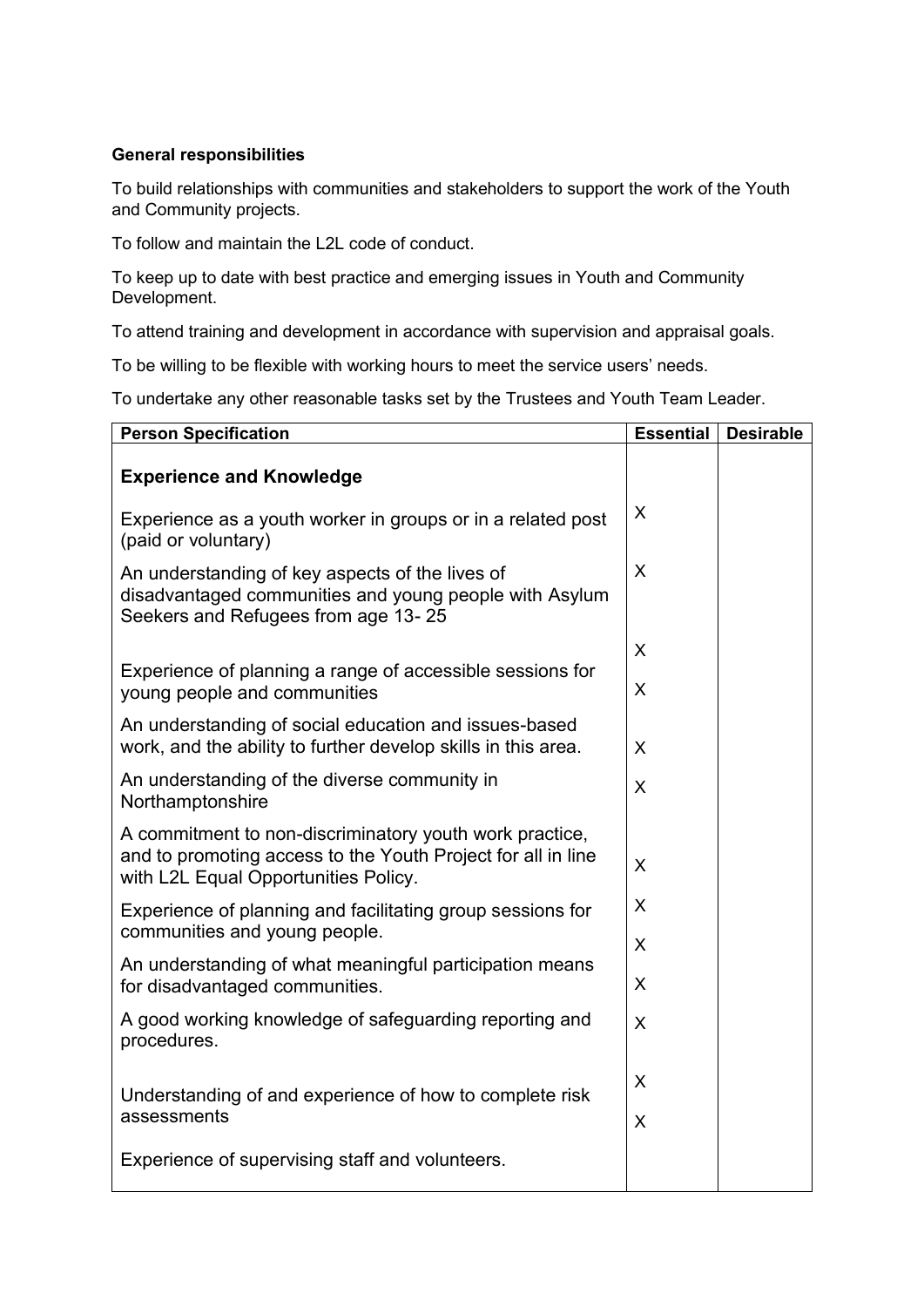| Experience of liaising with professionals and parents/carers.                                                                      |   |   |
|------------------------------------------------------------------------------------------------------------------------------------|---|---|
|                                                                                                                                    |   |   |
|                                                                                                                                    |   |   |
| <b>Skills</b>                                                                                                                      |   |   |
| Excellent communication skills with young people and adults.                                                                       | X |   |
| Ability to demonstrate respect and anti oppressive practice with<br>young people and communities.                                  | X |   |
| Sound organisational skills and a positive, resilient approach to<br>problem solving.                                              | X |   |
| Ability to be an active, can-do and inspiring team player and<br>motivate colleagues.                                              | X |   |
| Ability to liaise effectively with other professionals, stakeholders<br>and the community.                                         | X |   |
| Ability to think and work creatively and with a large measure of<br>independence and initiative.                                   | X |   |
| Ability to launch projects and problem solve creatively.                                                                           | X |   |
| Ability to maintain accurate records e.g. monitoring info, registers,<br>members database                                          | X |   |
| Ability to maintain simple budgets                                                                                                 |   | Χ |
| Computer literacy including use of Social Media, Cloud<br>technology, spreadsheets, word processing, and presentation<br>software. |   | X |
| Knowledge of languages other than English                                                                                          |   | X |
| <b>Qualifications</b>                                                                                                              |   |   |
| A Diploma or level 3 Youth Work Practice qualification.                                                                            |   | X |
| Willingness to complete the above within an agreed timescale                                                                       |   | X |
| <b>General</b>                                                                                                                     |   |   |
| Willing to undertake weekend residential activities with small<br>groups of young people.                                          | X |   |
| Ability to travel effectively, with session resources, within<br>Northampton.                                                      | X |   |
|                                                                                                                                    | X |   |